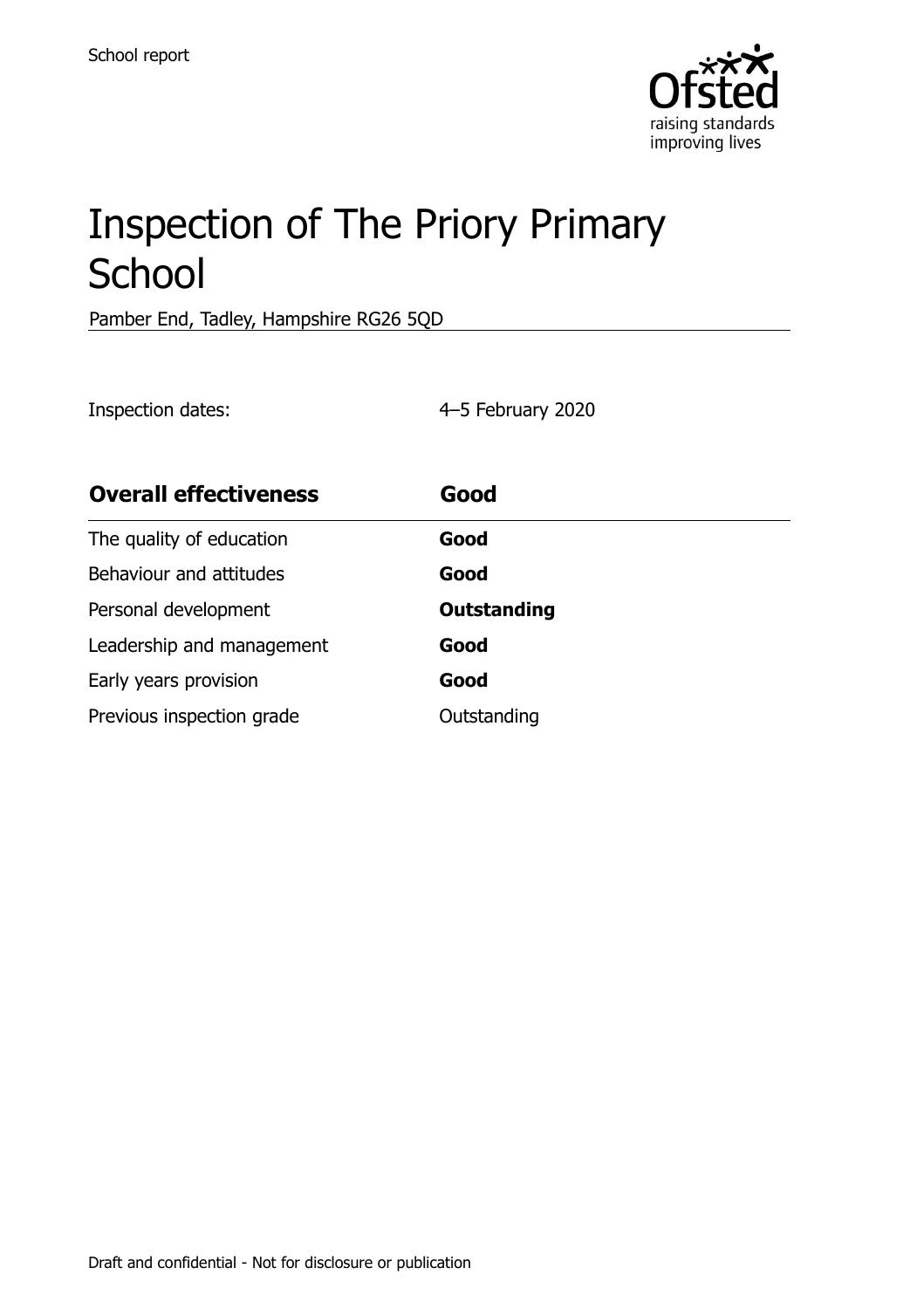

## **What is it like to attend this school?**

Leaders, staff and governors want pupils to do well academically and personally. They have high expectations. Pupils are encouraged, challenged and supported to do their best. Leaders and staff are ambitious for all pupils to succeed, including pupils with special educational needs and/or disabilities (SEND).

Pupils find their work fun and interesting. Several pupils told us that they enjoy the wide range of after-school clubs and activities. They also like going on trips and visits, for instance to a laboratory to learn about setting up fair tests and experiments. Such trips also help pupils to remember more about their work.

Pupils are safe and happy. A significant majority told us, 'There is no room for bullying here.' They are polite and have good manners. Pupils are friendly and welcome visitors warmly. Pupils hold positions of responsibility such as sports captains or house captains.

Pupils have a strong understanding and appreciation of different faiths, cultures and communities in modern Britain. They debate their opinions in a very mature manner. Pupils use their democratic right to make decisions such as to raise funds for charities and purchase equipment for playtimes.

#### **What does the school do well and what does it need to do better?**

Leaders have developed a vibrant and interesting curriculum in most subjects. They have made sure that teachers are clear about what pupils should learn and when. Teachers help pupils build well on what they already know and can do. For instance, in science, pupils link new learning about electricity with what they already know about electrical insulators and conductors. However, curriculum planning is less developed in history and geography. Leaders are currently working with staff to refine the curriculum further in these subjects.

Pupils behave well in lessons and around school. They have positive attitudes to learning. Pupils are respectful towards each other and their teachers. There is very rarely any low-level disruption. All pupils are treated equally and all study the full range of subjects during their time at the school.

The curriculum helps pupils prepare well for the next stage in education. Most teachers have strong knowledge about the subjects they teach. However, sometimes teachers do not always check what pupils have understood effectively enough. When this happens, pupils' misconceptions go unchallenged. As a result, some pupils, including those with SEND, do not always learn as well as they could.

Leaders place reading at the centre of the curriculum. They have made sure that the school's reading programme is well sequenced. Staff have the required expertise to teach early reading and phonics successfully. Children in the Reception class learn about letters and the sounds that they make effectively. They quickly move onto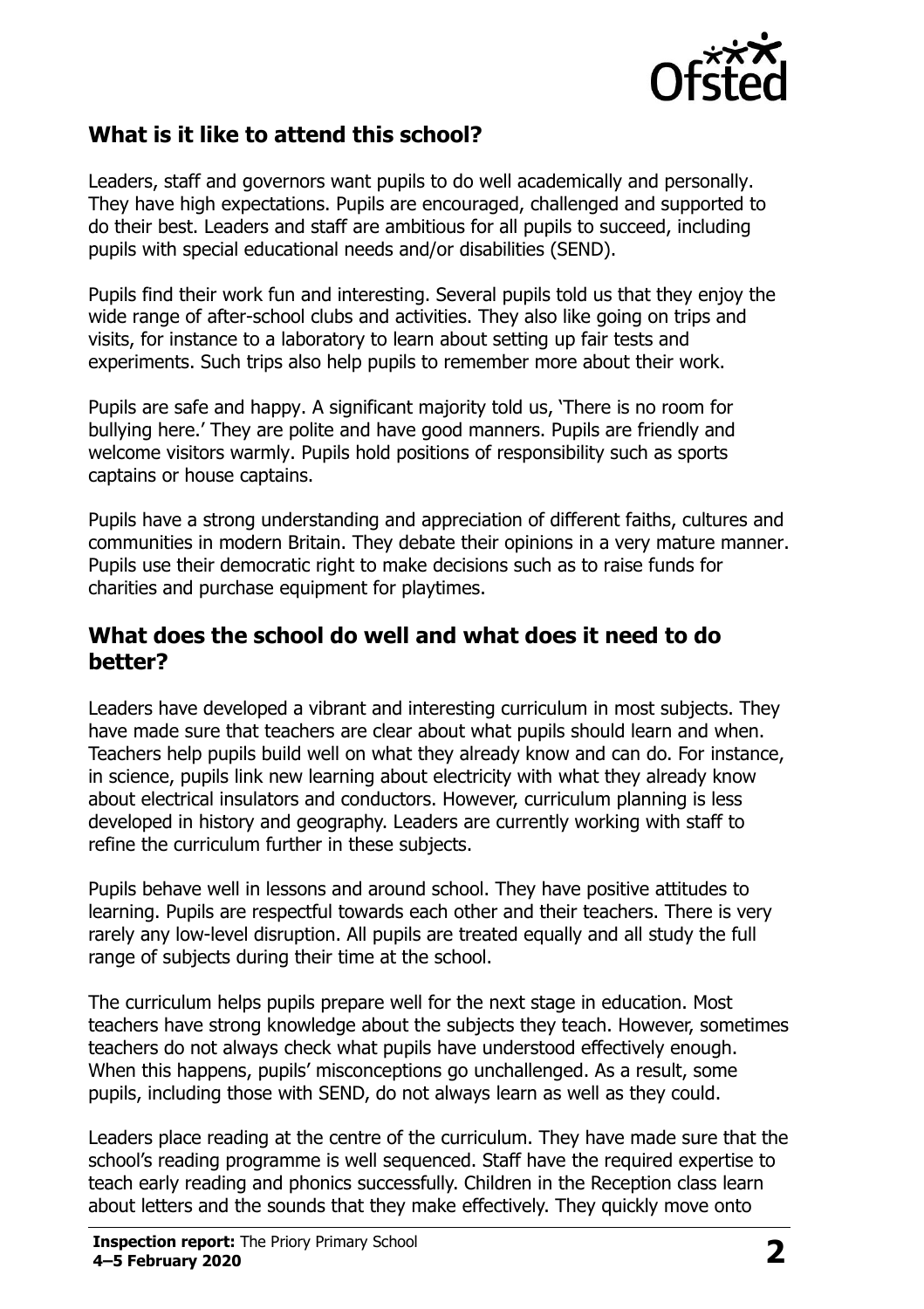

reading simple books where these same sounds make up the words in a story. Pupils read to staff every day. Those who need extra help to catch up are well supported. Once pupils are in key stage 2, they continue to read regularly. They have a wide range of books to choose from. These include many by well-known authors. Pupils develop a strong understanding of texts that they have read. Staff and pupils share a tangible love of reading.

Children in the early years are happy. They are eager to learn and do more. The curriculum is well planned to meet children's needs and interests. Staff make sure that children make a prompt start to their early reading and mathematics. We observed children carefully count and measure the size and shapes of the different shops, amenities and services for the village they were 'designing and building'. Children develop a good understanding of the world around them. They are well prepared for their learning in Year 1.

Pupils' personal development is exceptional. Pupils learn why it is important to show respect for others. Pupils' work on projects such as 'build a nation' helps them deepen their appreciation of the importance of a fair and inclusive society. Pupils are very knowledgeable about their rights and those of others.

## **Safeguarding**

The arrangements for safeguarding are effective.

Leaders and governors ensure that the procedures for checking and recruiting staff are robust. Staff have regular training and updates so that they can identify the signs which cause concern. As a result, they take swift action to ensure that pupils receive the help they need. Pupils are taught how to keep themselves safe in a variety of situations. These include when they are out in the local community and when they are using the internet. Pupils know that they should tell a trusted adult if they have any concerns.

### **What does the school need to do to improve?**

## **(Information for the school and appropriate authority)**

- Overall, leaders have developed a broad, engaging curriculum for all pupils. It is well planned and sequenced in most subjects. However, leaders should continue their work to ensure that history and geography are equally well planned, so that pupils know more and remember more in these subjects.
- In some lessons, teachers do not to check pupils' understanding and adapt their teaching accordingly. As a result, some pupils do not learn as much key knowledge. Leaders need to make sure that teachers have the skills to help them support pupils' learning, including those with SEND, successfully across the curriculum.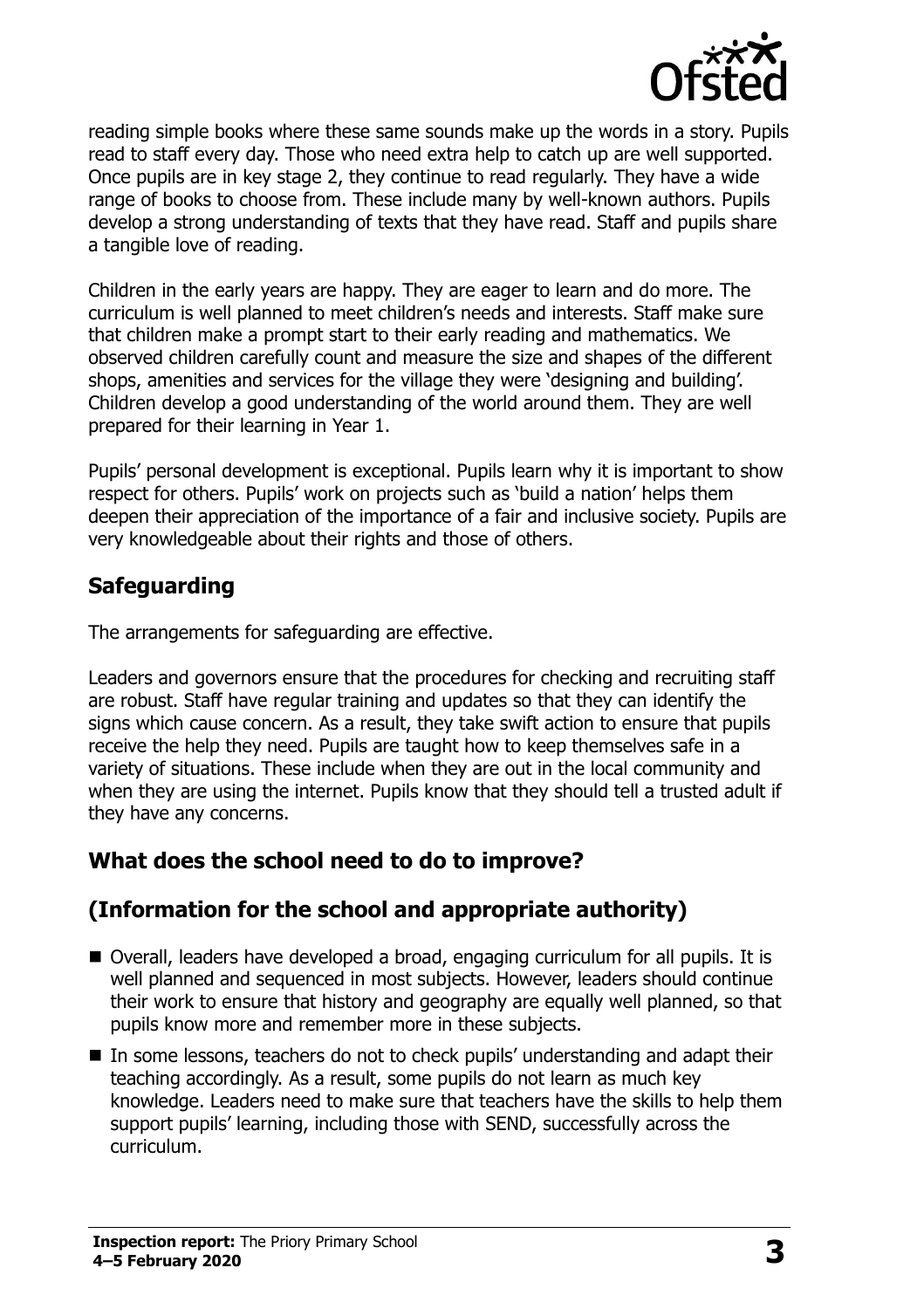

#### **How can I feed back my views?**

You can use [Ofsted Parent View](http://parentview.ofsted.gov.uk/) to give Ofsted your opinion on your child's school, or to find out what other parents and carers think. We use Ofsted Parent View information when deciding which schools to inspect, when to inspect them and as part of their inspection.

The Department for Education has further [guidance](http://www.gov.uk/complain-about-school) on how to complain about a school.

If you are the school and you are not happy with the inspection or the report, you can [complain to Ofsted.](http://www.gov.uk/complain-ofsted-report)

#### **Further information**

You can search for [published performance information](http://www.compare-school-performance.service.gov.uk/) about the school.

In the report, '[disadvantaged pupils](http://www.gov.uk/guidance/pupil-premium-information-for-schools-and-alternative-provision-settings)' refers to those pupils who attract government pupil premium funding: pupils claiming free school meals at any point in the last six years and pupils in care or who left care through adoption or another formal route.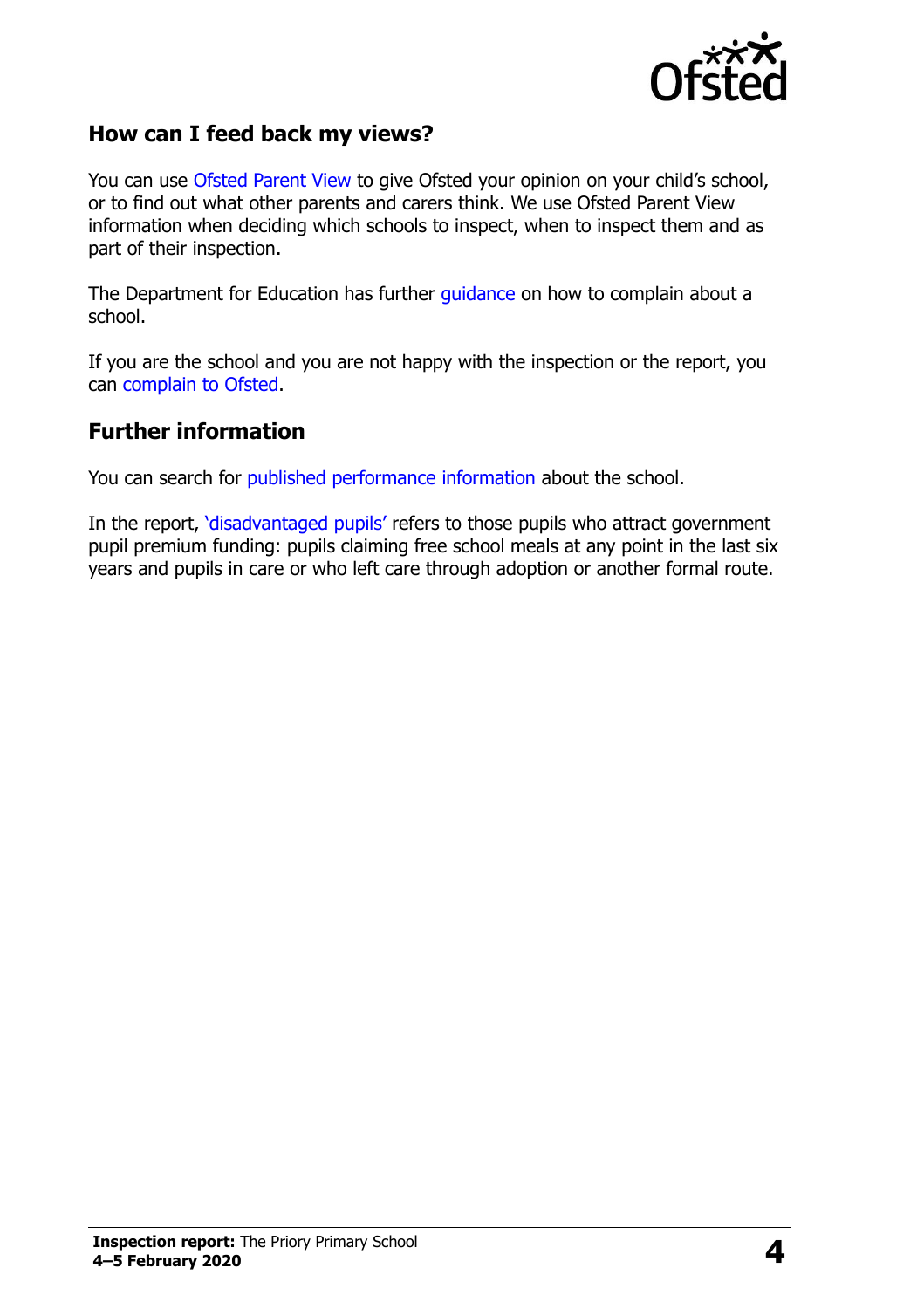

## **School details**

| Unique reference number             | 136447                            |
|-------------------------------------|-----------------------------------|
| <b>Local authority</b>              | Hampshire                         |
| <b>Inspection number</b>            | 10133091                          |
| <b>Type of school</b>               | Primary                           |
| <b>School category</b>              | Academy                           |
| Age range of pupils                 | 4 to 11                           |
| <b>Gender of pupils</b>             | Mixed                             |
| Number of pupils on the school roll | 178                               |
| <b>Appropriate authority</b>        | Board of trustees                 |
| <b>Chair of trust</b>               | Jon Pender                        |
| <b>Headteacher</b>                  | Michael Stewart                   |
| Website                             | www.theprioryprimaryschool.org.uk |
| Date of previous inspection         | 4-5 March 2010                    |

## **Information about this school**

■ The school converted to academy status on 1 February 2011.

### **Information about this inspection**

We carried out this inspection under section 8 of the Education Act 2005. We deemed the inspection a section 5 inspection under the same Act.

- We held meetings with the headteacher, senior and subject leaders, members of the trustee board, including the chair of trustees.
- We did deep dives in the following subjects: reading, mathematics, physical education (PE) and science. In each subject, inspectors met with curriculum leaders, visited lessons, talked to pupils, spoke to teachers and looked at pupils' work.
- We considered views of staff from meeting with staff and from the responses of 31 staff to the confidential questionnaire.
- We reviewed safeguarding records, including the central record of recruitment checks on staff.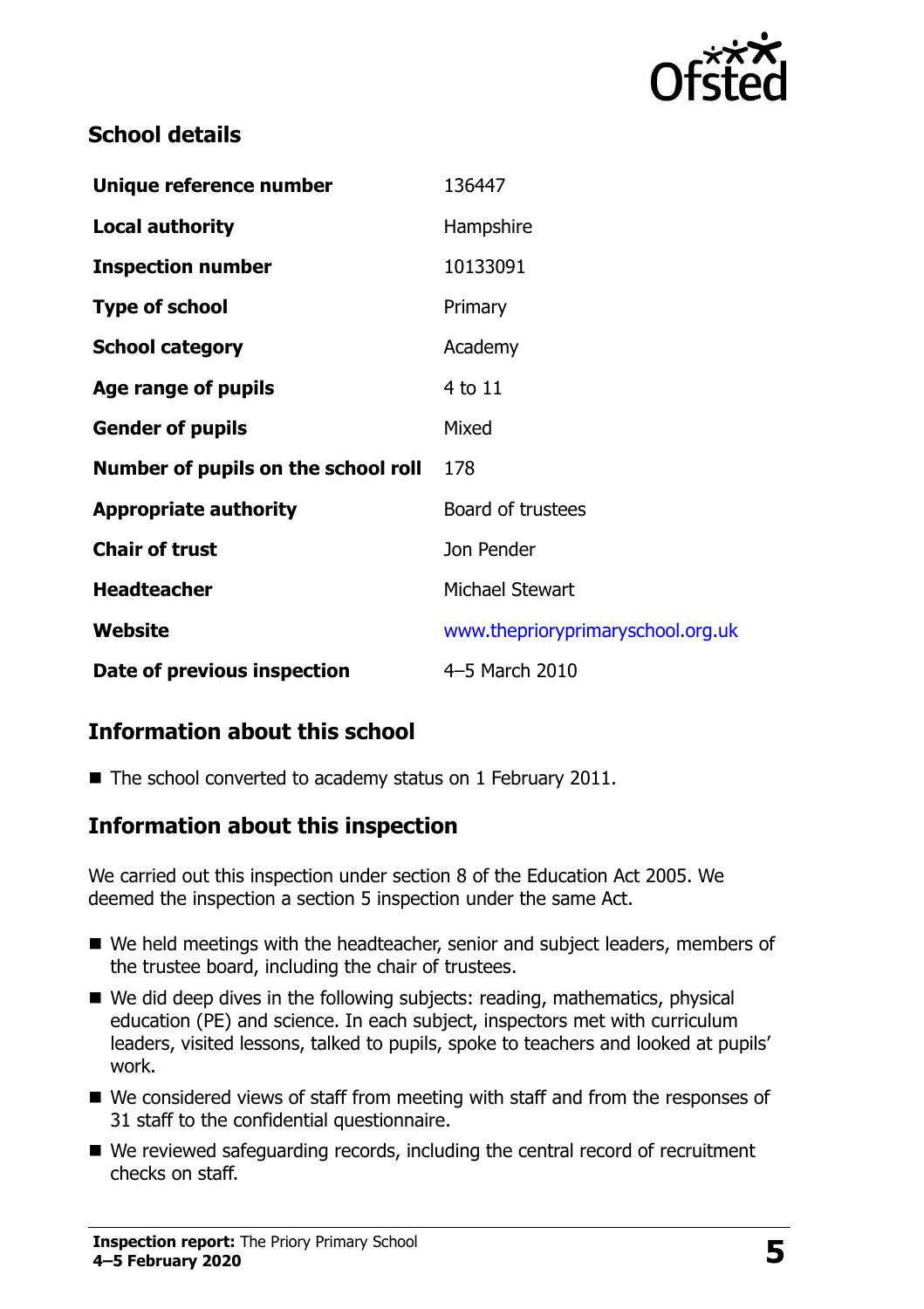

■ We spoke to parents during the inspection and considered the views of 57 parents who responded to Ofsted's parental questionnaire, Parent View.

#### **Inspection team**

Shazia Akram, lead inspector **Her Majesty's Inspector** 

Chris Donovan **Ofsted Inspector**